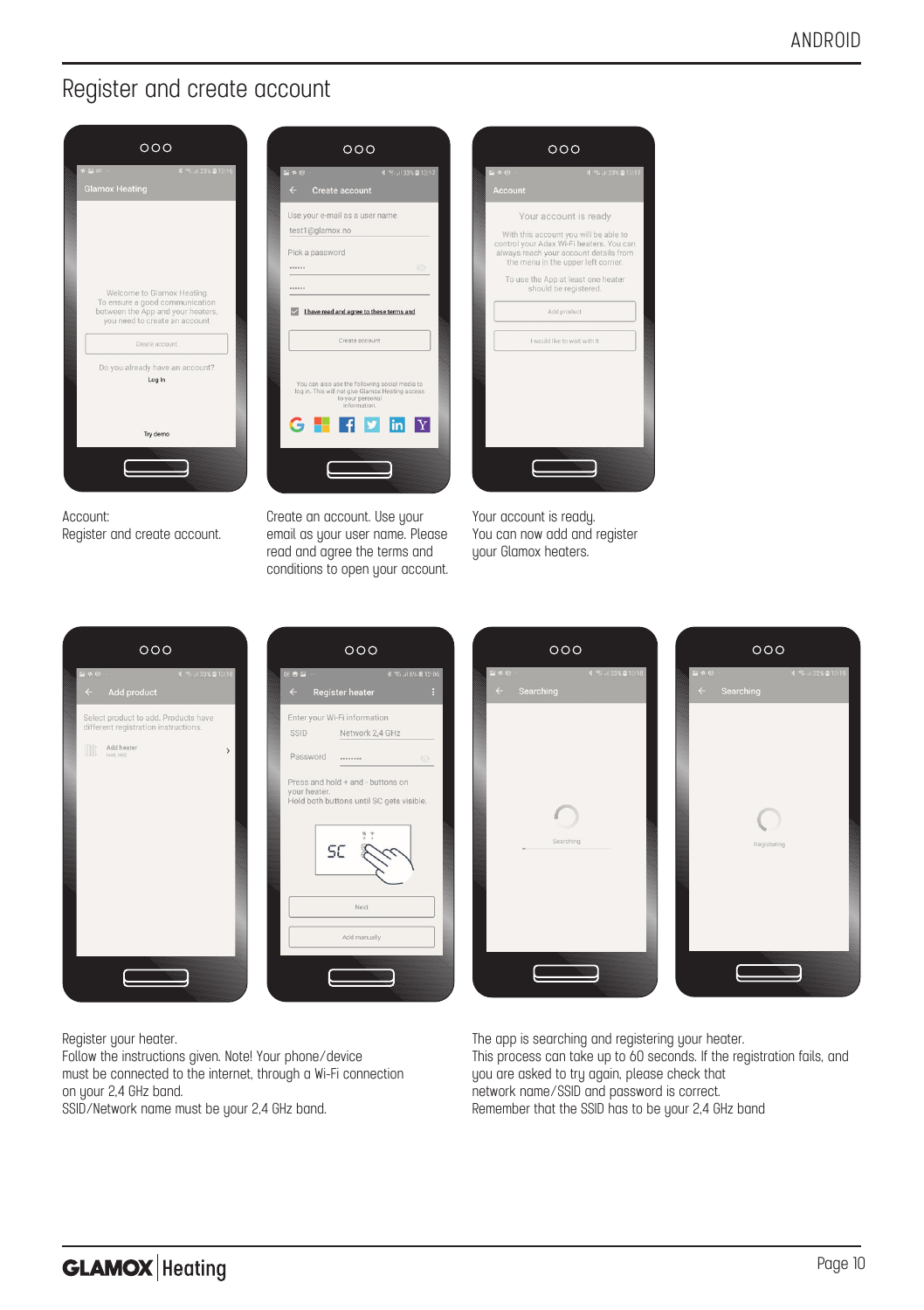### Register heater





Your heater is now registered to the app. We recommend that you give the heater/ product a name, ex. "Living rom", "Kitchen" or "Office"

Register your heater to a zone, name the zone where you place your heater. If you have several heaters linked to the same zone, you can control all heaters with the same setting and schedule.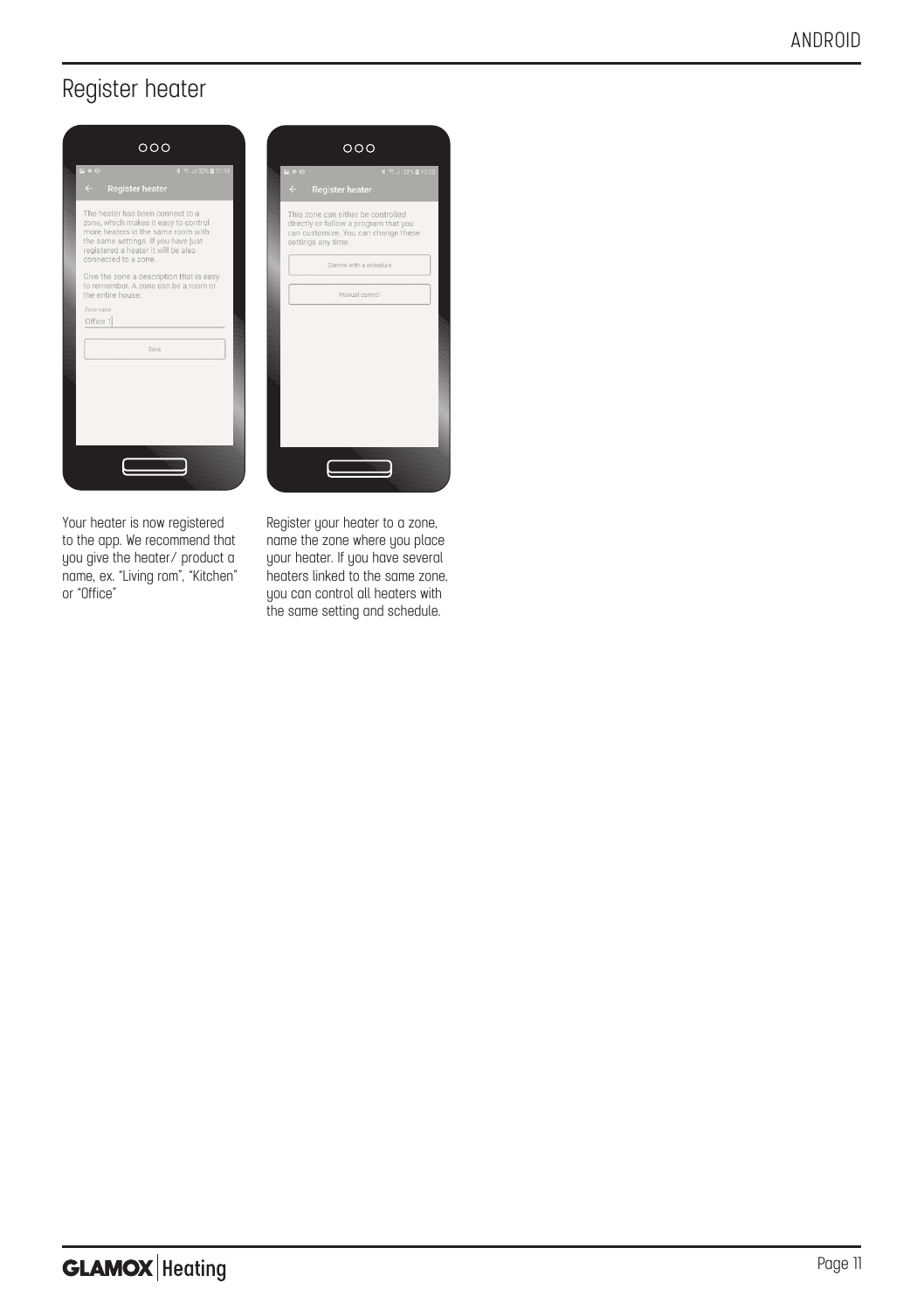### Main view

Settings of your heater/ zone. The numbers indicate (20°C), e.g. the temperature the heater is set to. Adjust up or down with "+" or "-". The number (24.4°C) is the actual "room" temperature. If you have several heaters/ zones installed to your Glamox Wi-Fi App, you can change view between heaters/zones by swiping left or right in the window.





"Scheduling" - here you can set a "Week program"



The "hand icon" is for manually control of the temperature **Scheduling Manually control Away mode**



The "Awau" mode you can set a fixed temperature if you leave your home for a longer periode or go on vacation etc.

# Menu



Main menu in the upper left corner gives you access to: 1. Account info 2. Zone settings 3. Device - Add and view details for your heaters. 4. Schedules - Add and edit weekly programs.



#### Account:

Account details, version number of app etc. Account ID is needed for support.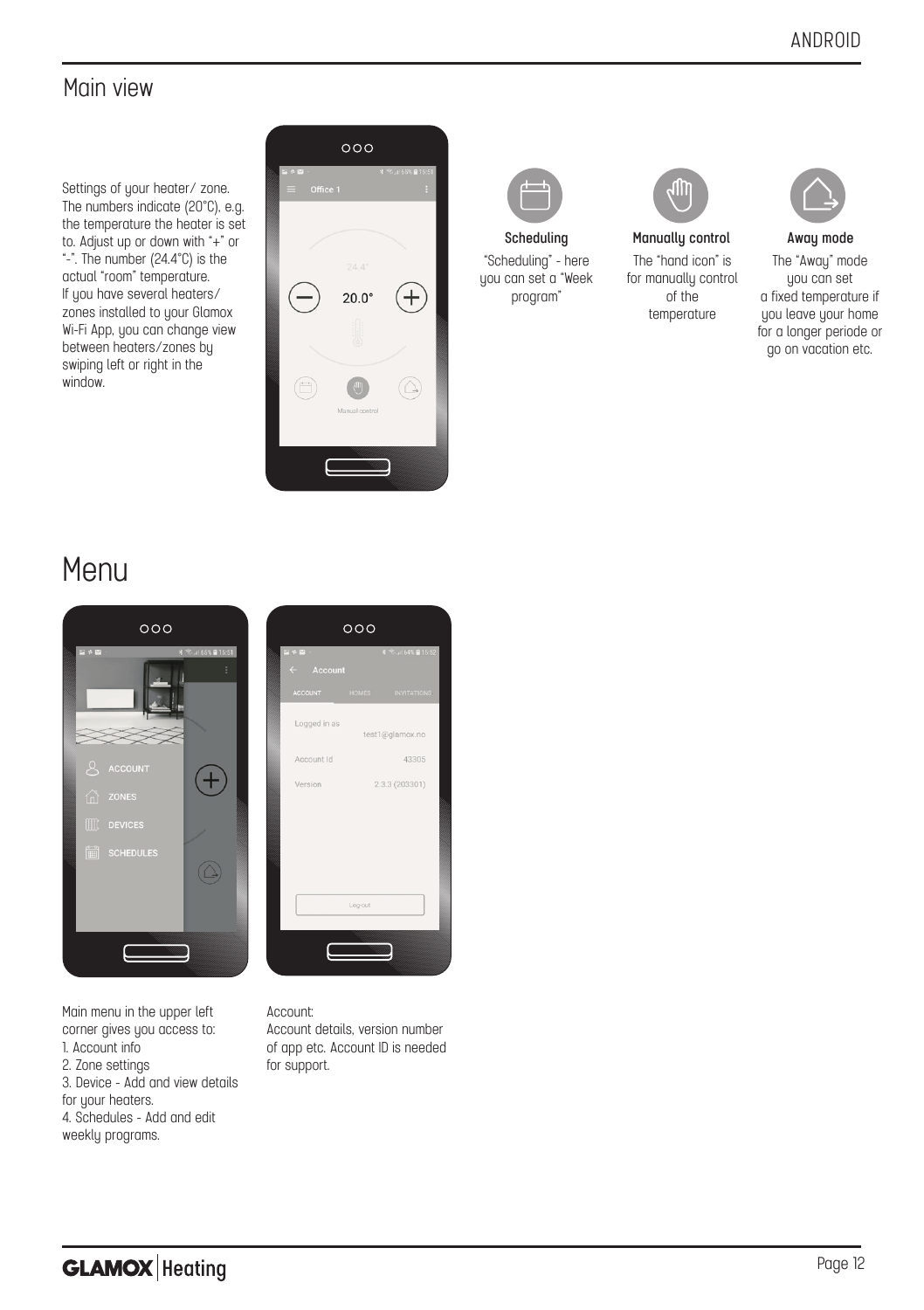#### Zones





Add and manage your different zones. The App can manage several homes/locations, like "House", "Cabin", or "Appartment". In a "Home" you can add several zones like "Living room", "Kitchen" and/or "Bedroom".

If you click on "Home" from main view in Zone, you can edit the name and invite other users to manage the settings of your henters



When you click on zone "Living room" you will find several settings and options. Edit and change the name of the zone. "Temperature monitoring», messages when the temperature is changing. "Child lock" - lock thermostat for manually changes.

"Open window detection" detects if the temperature quickly drops. "Adaptiv heating start" When you set teperature to 22°C at 16:00 the heater will know when to start heat to reach 22°C at 16:00.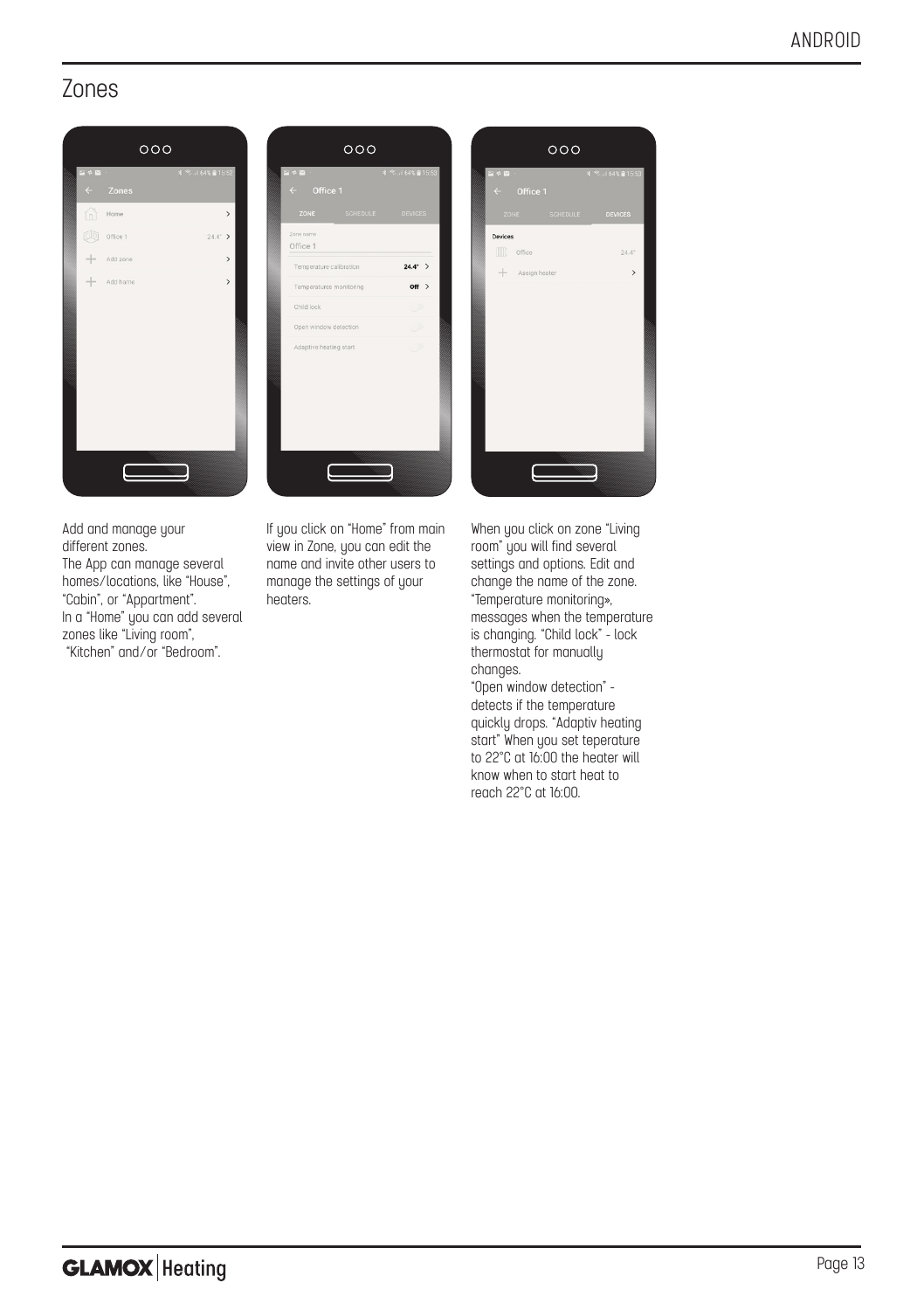## Devices

Note that you can only update firmware when you are connected to the same network as the heater.



Main menu - "Device" here you will find a list of all devices registered to the app by "Home" and "Zone". To add new heaters and other divices click on "Add products". To edit the name of the device, clik on "Heater 1" to open and view.

When you have clicked on the product, you will get detailed information of your heater, last recorded temperature, current firmware etc.

If there is a new firmware available, you can update the firmware.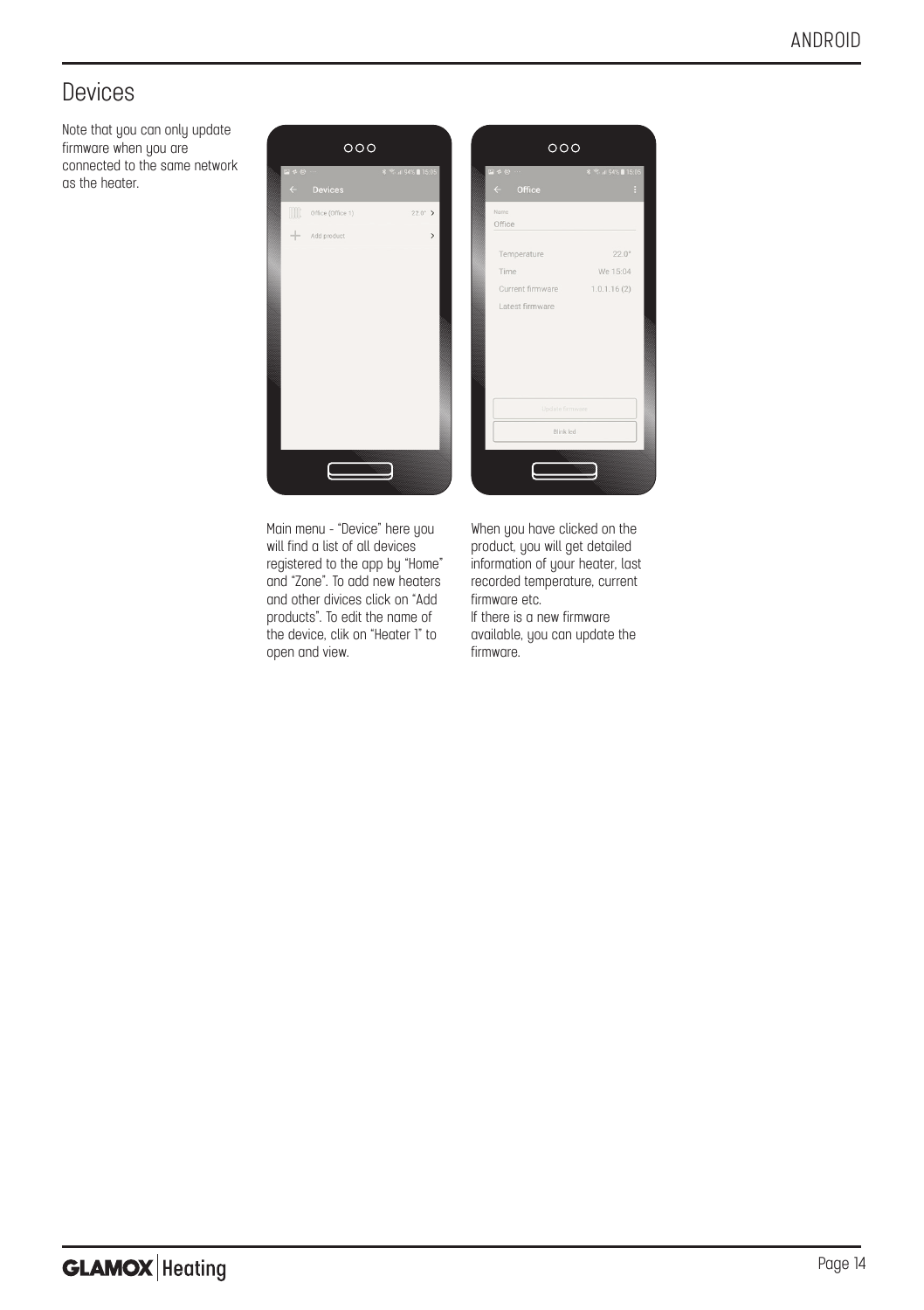# Schedules

Edit and change week program. - Set interval by choosing days - Set start and end time - Set heating mode - comfort or other preferred heating modes. To set different heating modes during the day and week you must repeat the process to cover all 24 hours of the day.







Main menu - "Schedules" There are four predefined schedules/ week programs to choose from. You can edit any of these programs to your preference or add and create a schedule from scratch with preferred time and heating modes.

When choosing one of the weekly programs, you can view and see details for the program. Here you can edit and change the temperatures for different heating modes with "+" and "-". To edit days and time intervals choose "edit", in the upper right corner.

Edit and change week program. - Set interval by choosing days - Set start and end time - Set heating mode - comfort or other preferred heating modes. To set different heating modes during the day and week you must repeat the process to cover all 24 hours of the day.